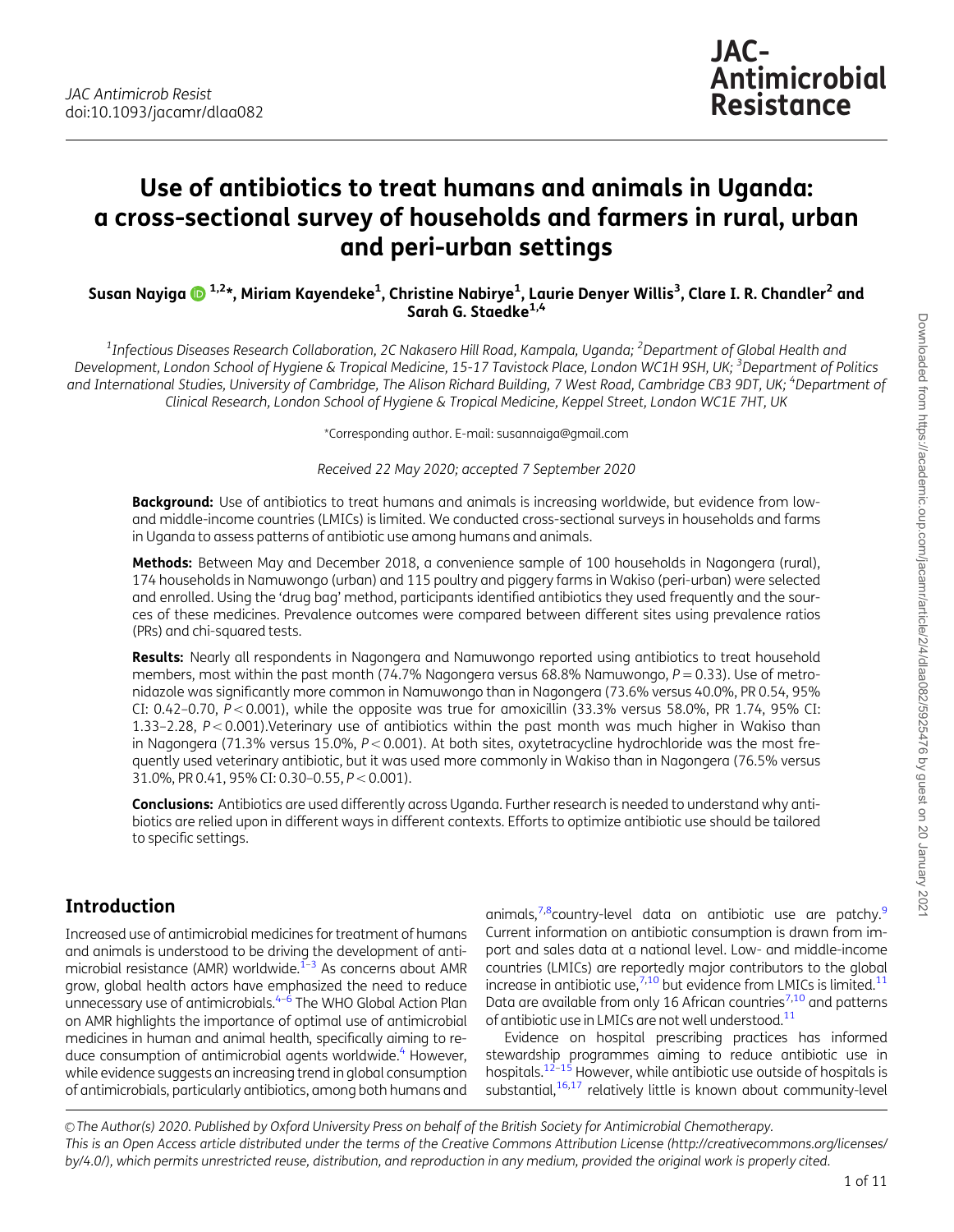<span id="page-1-0"></span>use of antibiotics in LMICs, including the geographic distribution of antibiotic use amongst households and farms, and the frequency and types of antibiotics used. Without this detailed information, interventions to optimize antibiotic use will be limited to a generic design, which has hampered the effectiveness of rational drug-use programmes in the past.<sup>[18–20](#page-8-0)</sup> In Uganda, the prevalence of antibiotic use in the community has been reported to range from 39% to 44%, including 43% for use of antibiotics among children ,5 years of age with acute respiratory infections in the prior month in urban Kampala, $21\,44\%$  $21\,44\%$  for treatment of cough with cotrimoxazole among children  $<$  5 years of age in the 2 weeks prior in rural Tororo, $22$  39% for antibiotic use in the prior month among hospitalized patients in urban Kampala<sup>23</sup> and 39% for antibiotic use among households reporting acute illness 2 weeks prior to the survey.<sup>[24](#page-9-0)</sup> Frequent use of antibiotics in poultry farms was reported by 97% of farmers in a study conducted in peri-urban Wakiso $25$ and the use of tetracycline for routine management of animal health was reported by 66% of farmers interviewed in rural

Nakaseke[.26](#page-9-0) To better understand patterns of antibiotic use in Uganda, we conducted cross-sectional surveys in three geographic locations, focusing on both households and piggery and poultry farms where antibiotic use has been reported, but is not yet well described.[21](#page-8-0),[22,25](#page-9-0)

## Methods

## Study sites

Cross-sectional surveys were conducted in the following three locations (Figure 1). (1) Nagongera subcounty is in Tororo district in Eastern Uganda, a rural area where most residents engage in agriculture as their main economic activity. $27$  In Nagongera, we collected information on antibiotic use for humans and any animals associated with the households. (2) Namuwongo, in Kampala city, is a large informal settlement where many people who work in the city centre and the surrounding affluent neighbourhoods reside.<sup>28</sup> In Namuwongo, where few animals are kept, we collected data on antibiotic use among humans only. (3) Wakiso district is a



Figure 1. Map of study areas. The study was conducted in: (1) Nagongera subcounty, Tororo district; (2) Namuwongo informal settlement, Kampala city; (3) Kira, Makindye, Nsangi, Kyengera, Kasanje, Kasangati and Kabati town councils, Wakiso district.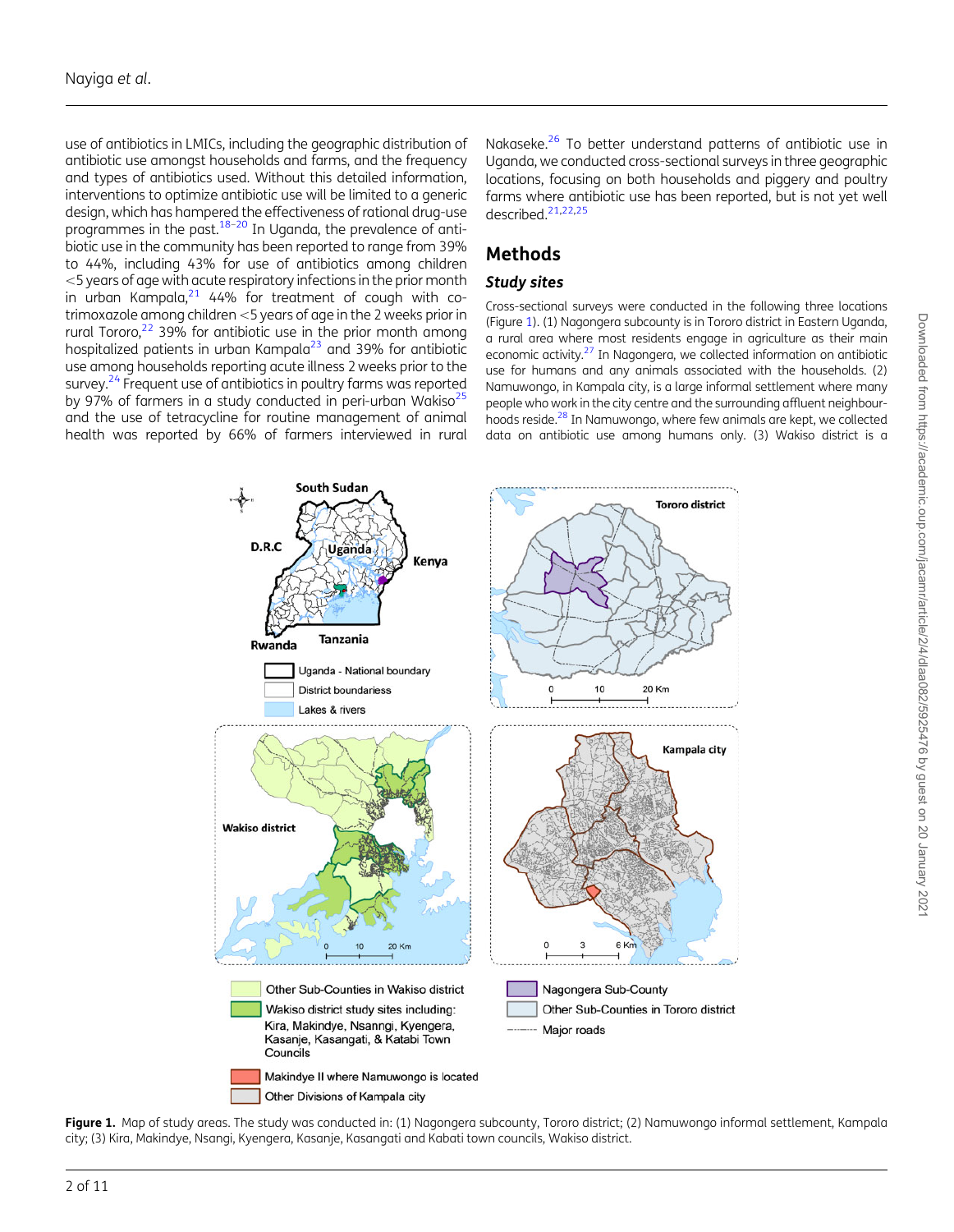<span id="page-2-0"></span>peri-urban area approximately 20 km north-west of Kampala and is an agricultural district that has been ranked as a top producer of poultry and piggery in Uganda[.29](#page-9-0) In Wakiso, we collected data on antibiotic use from small- and large-scale poultry and piggery farmers.

## Recruitment

Potential participants were identified with the help of field guides, including local council leaders and village health team members in Nagongera and Namuwongo, and animal health workers in Wakiso. In Nagongera and Namuwongo, households were included if: (1) at least one adult ( $\geq$ 18 years old) was present; (2) household members were permanent residents (lived in the area for at least 6 months); and (3) the adult agreed to provide written informed consent. In Wakiso, farms were included if the farm owner: (1) was present or could be reached by phone; and (2) agreed to provide written informed consent. Households and farms were excluded if an adult resident or farm owner could not be located after at least two visits. Participants were selected using convenience sampling, but we attempted to recruit a cross-sectional sample of the population in each study site.

#### Survey procedures

Prior to the surveys, the study team met with local health and veterinary officials, and village leaders, to discuss the survey plans. The survey was conducted using the 'drug bag' method. $30$  First, we visited local drug shops, pharmacies, private clinics and public health facilities. With the help of Ugandan pharmacists, we compiled a list of antibiotics available for human and animal use. Subsequently, we purchased packets, bottles, tablets, capsules and vials of the antibiotics reported to be most commonly requested. These medicines were put into drug bags, one for human antibiotics and another for animal antibiotics. During the surveys, we presented the drug bag to participants and asked them to 'pile sort' the medicines into four different categories, including drugs they: (1) recognized; (2) had ever used; (3) used frequently; and (4) needed, but could not get. While the participants sorted the medicines, we used a pre-set questionnaire to gather information about their experiences using these medicines.

## Data management and statistical analysis

Data were collected using hand-held tablets, which were programmed using Open Data Kit (ODK) (accessible at [www.opendatakit.org](http://www.opendatakit.org)). We classified antibiotic use into two categories: (1) any antibiotic use (ever used): defined as taking any antibiotic, for any indication, with any dosage, with or without a prescription, as reported by participants; and (2) frequent antibiotic use: self-reported by study participants during the pile-sorting exercise and defined during analysis as antibiotic use within the past month. Questionnaire data were transferred daily from the tablets to a passwordprotected laptop. At the end of the survey the complete databases were stored on a secure server at the Infectious Diseases Research Collaboration (IDRC) in Kampala. Data were analysed using Stata 14 (StataCorp LLC, College Station, TX, USA).

Antibiotics for human use were categorized using the WHO AWaRe clas $sification<sup>31</sup>$  as: (1) Access: first- and second-choice antibiotics for common infections that should be widely available, affordable and quality assured; (2) Watch: first- and second-choice antibiotics recommended for a specific and limited number of indications, given their association with AMR; and (3) Reserve: antibiotics that should be treated as a 'last resort', limited to highly specific patients and settings, and used only when all alternatives have failed. The WHO AWaRe classification aims to inform effective antimicrobial stewardship and ensure access to necessary antibiotics and appropriate prescribing.<sup>31</sup> Antibiotics used for animals were interpreted using the WHO list of critically important antimicrobials for human medicine (WHO CIA), which classifies antimicrobials as: (1) critically important; (2) highly important; or (3) important, based on their indications for treatment of humans. This list aims to ensure that antimicrobials, particularly those classified as

critically important, are used with caution, both in human and veterinary medicine $3$ 

In the analysis, descriptive statistics were generated and proportions were reported for each variable. Chi-squared tests were used to compare participant characteristics between the study sites. Prevalence ratios (PRs) were generated for comparisons between the study sites of data on prevalence of any antibiotic use, frequent antibiotic use, different antibiotics used and the source of antibiotics. The PR in our study was the ratio of the outcome of interest (proportion of participants who reported any antibiotic use, frequent antibiotic use, use of different antibiotics and source of antibiotics) divided by the proportion of participants surveyed, in a given geographic location.

## **Ethics**

We obtained ethics approval for the study from the School of Biomedical Sciences Research and Ethics Committee, Makerere University College of Health of Sciences (SBSREC REF no. 562), the Uganda National Council for Science and Technology (SS 4679) and the London School of Hygiene and Tropical Medicine Ethics Committee (LSHTM Ethics Ref: 15244).

## Results

### Baseline characteristics

From November to December 2018, 100 participants were enrolled in Nagongera, and from May to June 2018, 174 and 115 participants were enrolled in Namuwongo and Wakiso, respectively (Figure [2](#page-3-0)). The characteristics of participants enrolled in the three sites varied (Table [1\)](#page-4-0). Considering the population evaluated for antibiotic use in humans, more respondents were female in Namuwongo than in Nagongera (79.3% versus 56.0%, respectively). In Nagongera, 89.0% of respondents were subsistence farmers, while in Namuwongo, 85.1% were either merchants or labourers (involved in making, building or fixing things, or cooking and cleaning). Considering the population evaluated for antibiotic use in animals, respondents in Nagongera and Wakiso were similar in gender and age (Table [1](#page-4-0)), but education, occupation and farm characteristics varied. In Nagongera, 16.0% of respondents had received no education and 49.0% only reached primary school, while in Wakiso, 78.8% of participants reached secondary school or higher. In Nagongera, no respondents owned their farm, while in Wakiso, 72.2% were farm owners. In Nagongera, all farms were classified as subsistence farms with little capacity to produce surplus for the market, while all farms in Wakiso were commercial, mostly small-scale farms.

## Patterns and sources of antibiotics in humans

Nearly all respondents in Nagongera and Namuwongo reported using antibiotics to treat illness in their households (Table [2\)](#page-5-0), most within the past month (74.7% in Nagongera versus 68.8% in Namuwongo). Far more participants in Nagongera reported obtaining medicines from public health facilities than in Namuwongo (84.2% versus 22.9%), but in both areas most participants reported obtaining medicines from the private sector (87.4% in Nagongera versus 75.9% in Namuwongo). In Namuwongo, the drug bag contained 24 antibiotics; 21 of these were recognized by respondents and 18 were used frequently (Figure [3\)](#page-5-0). In Nagongera, the drug bag contained only 20 antibiotics; 16 of these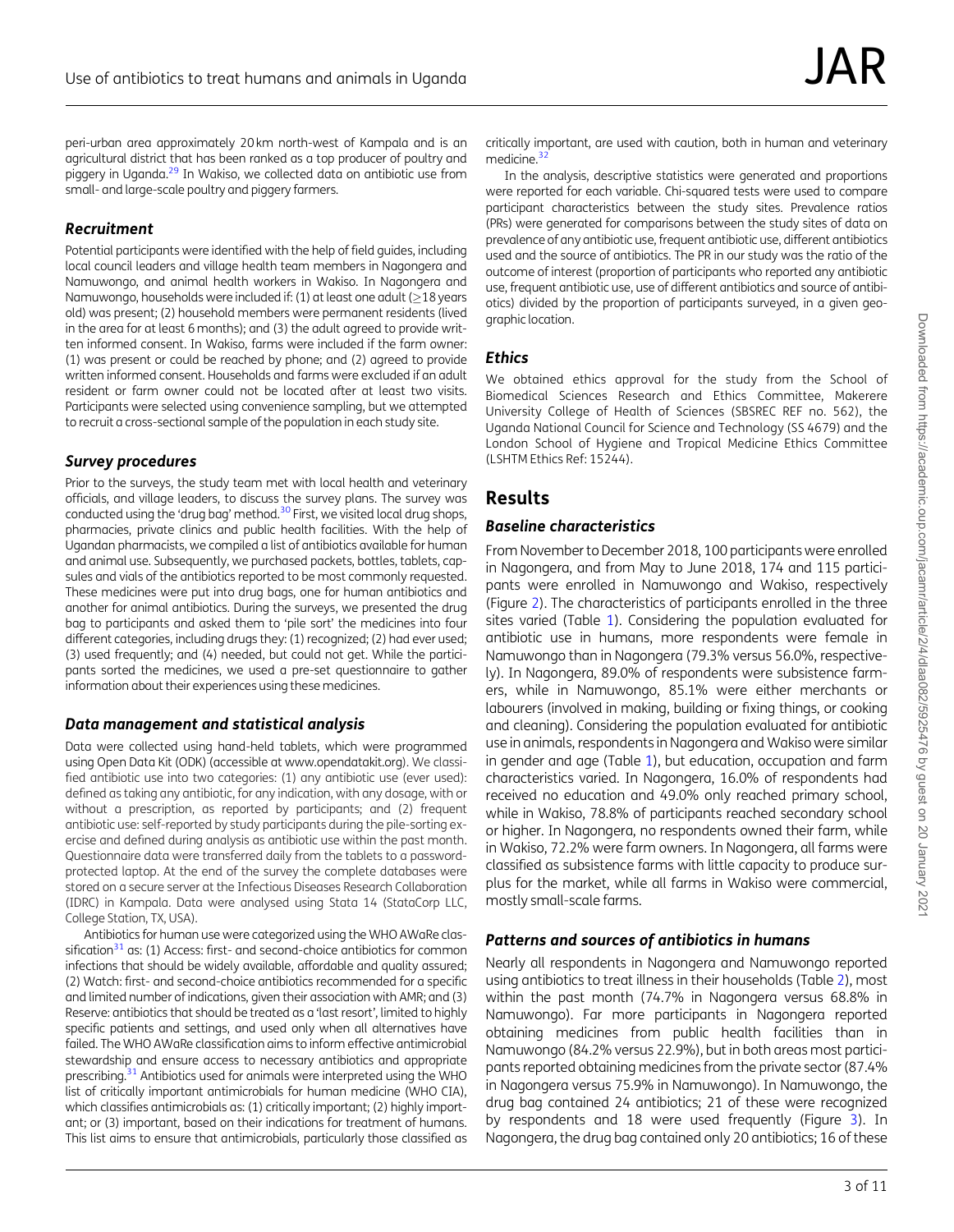<span id="page-3-0"></span>

Figure 2. Trial profile. Outlining the process of recruitment, screening and enrolment into the study. In total, 100 participants were enrolled in Nagongera, 174 in Namuwongo and 115 in Wakiso.

were recognized by respondents and 13 were used frequently. In both sites, the drug bag for humans did not include any antibiotics classified as 'reserve' drugs because these drugs were rarely requested. The most frequently used antibiotic in Nagongera was amoxicillin, while in Namuwongo it was metronidazole (Table [3\)](#page-6-0). Use of amoxicillin was significantly more common in Nagongera than in Namuwongo (58.0% versus 33.3%, PR 1.74, 95% CI: 1.33–2.28,  $P < 0.001$ ), while the opposite was true for metronidazole (40.0% versus 73.6%, PR 0.54, 95% CI: 0.42-0.70, P < 0.001). Ampicillin/cloxacillin and trimethoprim/sulfamethoxazole were also frequently used, ampicillin/cloxacillin more commonly in Namuwongo (45.4% in Namuwongo versus 14.0% in Nagongera) and trimethoprim/sulfamethoxazole more commonly in Nagongera (42.0% in Nagongera versus 28.7% in Namuwongo). Ciprofloxacin and erythromycin, classified as drugs to 'watch' in the WHO AWaRe system, were used more often in Namuwongo than in Nagongera (ciprofloxacin PR 0.54, 95% CI: 0.27–1.09,  $P = 0.10$  and erythromycin PR 0.49, 95% CI: 0.24-0.98,  $P = 0.04$ ), although this difference was significant only for erythromycin.

#### Patterns and sources of antibiotics in animals

Veterinary use of antibiotics was reported in both Wakiso and Nagongera (Table [4](#page-6-0)) but was far more common in Wakiso (86.1% versus 33.0%, respectively). Of those participants who reported ever using antibiotics to treat animals, significantly more participants in Wakiso had used antibiotics over the past month (82.8% in Wakiso versus 45.5% in Nagongera, PR 0.55, 95% CI: 0.37–0.81,  $P < 0.001$ ). In both areas, medicines were obtained frequently from the private sector. In Wakiso, the antibiotic bag contained 21 antibiotics; all of these were recognized by respondents and 20 were used frequently (Figure [4](#page-7-0)). In Nagongera, the drug bag contained only 16 antibiotics; 10 of these were recognized by respondents and 7 were used frequently. In both sites, all 15 of the antibiotics classified as 'critically important' that were included in the drug bags were recognized by participants in Wakiso, while

4 of 11

only 7 were recognized in Nagongera. In both sites, the most frequently used antibiotic was oxytetracycline hydrochloride (Table [5\)](#page-7-0), which was used more often in Wakiso than in Nagongera (76.5% versus 31.0%, respectively, PR 0.41, 95% CI: 0.30–0.55,  $P < 0.001$ ). In Wakiso, three other commonly used antibiotics (dihydrostreptomycin sulphate, erythromycin sulphate and tylosin tartrate) are classified as 'critically important' in the WHO CIA system; all three were used more often in Wakiso than in Nagongera (Figure [4](#page-7-0), Table [5](#page-7-0)), although this difference was not significant for erythromycin sulphate. Of note, use of colistin, another 'critically important' antimicrobial, was reported by some respondents in Wakiso, either alone or in combination with other antibiotics.

## **Discussion**

Current efforts to optimize antibiotic use outside of hospitals rely on key messages to increase awareness of AMR and discourage the misuse of antibiotics. However, lack of data to inform these messages, and the generic nature of centralized global messaging, limit their impact on antibiotic use. $33,34$  $33,34$  $33,34$  Our findings provide important insights into the current status of antibiotic use in Uganda. Here, the stark difference in patterns of antibiotic use in three different settings—rural, urban and peri-urban—suggests that interventions will need to be tailored to specific sites and populations.

Overall, the frequency of antibiotic use amongst residents and farmers was high, underscoring a trend signalled in estimates of global use of antibiotics for human treatment, derived from import/sales data, $7,10$  $7,10$  as well as the projected trajectory of antibiotic use in animals based on increasing livestock farming.<sup>35</sup> High levels of antibiotic use have been reported amongst residents in rural Nigeria where 82% of respondents had used an antibiotic in the past 6 months,<sup>[36](#page-9-0)</sup> and in an informal settlement in urban Kenya where 87% reported using antibiotics in the last 12 months.<sup>37</sup> However, other research studies, conducted in Uganda and elsewhere in Africa between 2007 and 2017, have reported lower prevalence of antibiotic use; in a household survey conducted in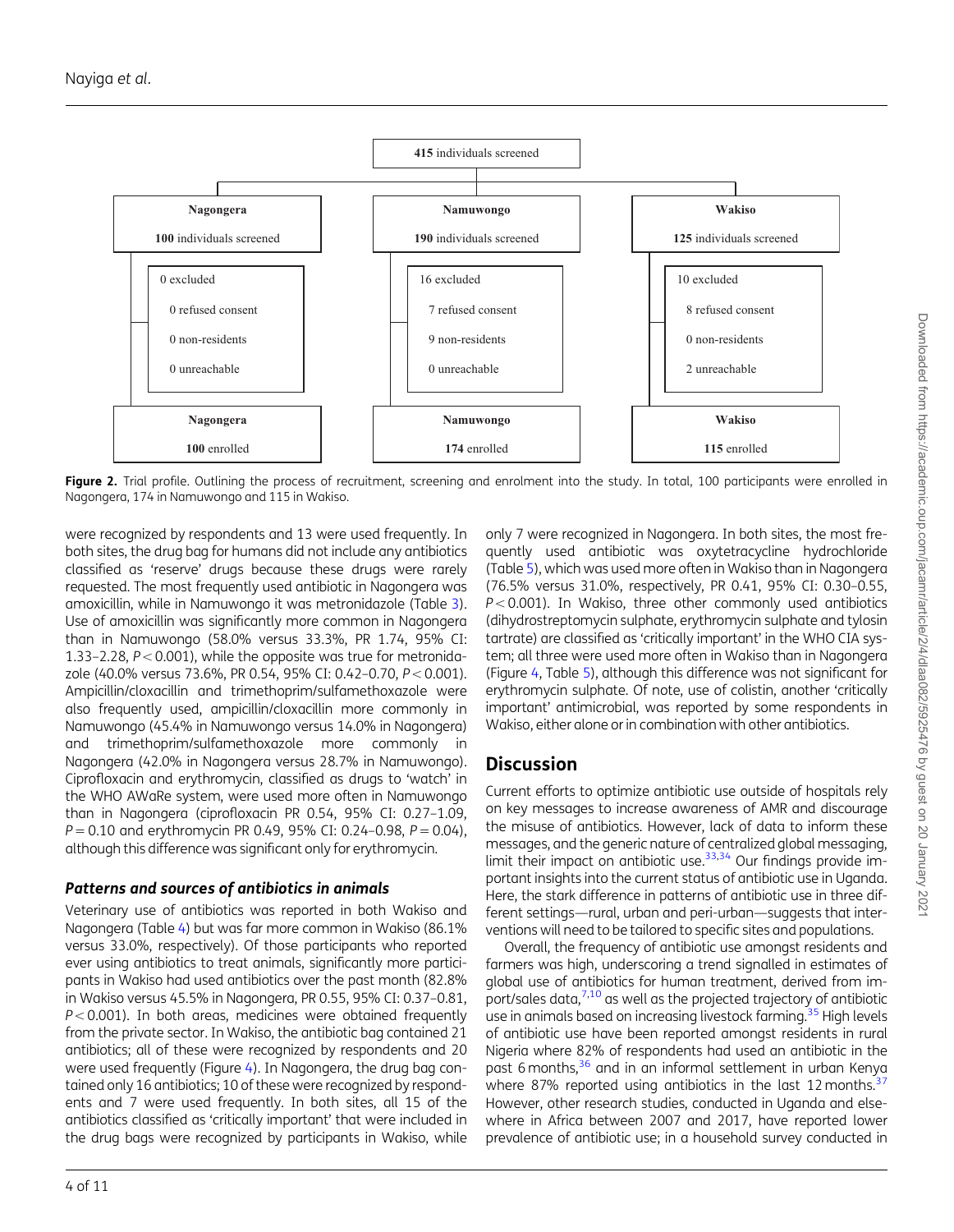#### <span id="page-4-0"></span>Table 1. Participant characteristics

| Human use                               | Nagongera  | Namuwongo   | P value |
|-----------------------------------------|------------|-------------|---------|
| Setting                                 | rural      | urban       |         |
| Sample size                             | 100        | 174         |         |
| Gender of respondent, female            | 56 (56.0%) | 138 (79.3%) | < 0.001 |
| Occupation <sup>a</sup>                 |            |             |         |
| Subsistence farmer                      | 89 (89.0%) | $7(4.0\%)$  | < 0.001 |
| Merchant                                | $1(1.0\%)$ | 103 (59.2%) |         |
| Labourer                                | $1(1.0\%)$ | 45 (25.9%)  |         |
| Other                                   | $9(9.0\%)$ | 19 (10.9%)  |         |
| Animal use                              | Nagongera  | Wakiso      | P value |
| Setting                                 | rural      | peri-urban  |         |
| Sample size                             | 100        | 115         |         |
| Gender of respondent, female            | 56 (56.0%) | 55 (47.8%)  | 0.23    |
| Age (years)                             |            |             |         |
| < 40                                    | 39 (39.0%) | 41 (35.7%)  | 0.61    |
| >40                                     | 61 (61.0%) | 74 (64.3%)  |         |
| Highest level of education <sup>b</sup> |            |             |         |
| Never went to school                    | 16 (16.0%) | $1(0.9\%)$  | < 0.001 |
| Primary                                 | 49 (49.0%) | 23 (20.4%)  |         |
| Secondary or higher                     | 35 (35.0%) | 89 (78.8%)  |         |
| Occupation <sup>c</sup>                 |            |             |         |
| Subsistence farmer                      | 89 (89.0%) | 0           | < 0.001 |
| Farm owner                              | 0          | 83 (72.2%)  |         |
| Farm worker                             | 0          | 32 (27.8%)  |         |
| Other                                   | 11 (11.0%) | $\Omega$    |         |
| Farm categories <sup>d</sup>            |            |             |         |
| Poultry                                 |            |             |         |
| Subsistence                             | 85 (85%)   | 0           | < 0.001 |
| Small (<5000 birds)                     | 0          | 61 (95.3%)  |         |
| Large ( $\geq$ 5000 birds)              | 0          | 3(4.7%)     |         |
| Piggery                                 |            |             |         |
| Subsistence                             | 38 (38%)   | 0           | < 0.001 |
| Small (<30 pigs)                        | 0          | 47 (72.3%)  |         |
| Large ( $\geq$ 30 pigs)                 | 0          | 18 (27.7%)  |         |

<sup>a</sup>Merchant: engaged in selling food, drinks and other items; labourer: making, building, fixing, cooking, cleaning; other: students ( $n = 2$ ), witch doctors ( $n = 1$ ), drivers ( $n = 2$ ), boda drivers ( $n = 1$ ), businessmen ( $n = 1$ ), rent collectors ( $n = 1$ ), teachers ( $n = 4$ ), security guards ( $n = 8$ ), factory workers ( $n = 5$ ), masons ( $n = 1$ ), unemployed ( $n = 2$ ).

<sup>b</sup>In Wakiso, two respondents refused to answer and were excluded  $(n = 113)$ ; secondary or higher: secondary-level education, certificate, diploma, vocational training and university degree.

c Farm worker: anyone employed at the piggery or poultry farm, including farm managers and other workers; other: teachers ( $n = 4$ ), students  $(n = 2)$ , businessmen  $(n = 1)$ , masons  $(n = 1)$ , food sellers  $(n = 1)$ , unemployed  $(n = 2)$ .

<sup>d</sup>In Wakiso, poultry farms  $n = 64$ , piggery farms  $n = 65$ ; farms defined using the Food and Agricultural Organisation 2014 criteria. Subsistence farms: those that produce for the farmer's own consumption and with little or no capacity to generate surplus production for the market; small farms: those that are either market-oriented and commercial, generating surplus production for a market (local, national or international), or have the potential to become market-oriented; large farms: those showing characteristics of industrial ventures.

five African countries (The Gambia, Ghana, Nigeria, Uganda and Kenya) in 2007–08, use of antibiotics to treat acute illness within the past 2 weeks ranged from 17.6% to 42.3% in Kenya.<sup>24</sup> Similar results have been reported from urban settings across Africa; antibiotic use in the prior month was 39% among hospitalized patients in Uganda<sup>[23](#page-9-0)</sup> and 57% amongst residents in Nigeria,  $38$  while 49% of residents in Ethiopia reported antibiotic use within the past year.<sup>39</sup> Our findings of frequent antibiotic use amongst piggery and poultry farmers in Wakiso, an area with increasing commercial and semi-industrialized farms, also mirror rates of antibiotic use reported elsewhere in Africa: 100% of respondents on commercial poultry farms in Tanzania<sup>40</sup> and Ogun State, Nigeria<sup>41</sup> reported frequently using antibiotics, while in Abia State, Nigeria 65% of commercial poultry farms and 40% of piggery farms used an anti-

biotic weekly and fortnightly, respectively.<sup>[42](#page-9-0)</sup> Improvements in technology, changes in the global economy, rapid population growth and increased consumption of livestock products have been reported as factors that have influenced changes globally in farming, with many subsistence farms, with little capacity to produce surplus for sale on the market, transitioning to commercial and market-based farms, which are associated with routine use of antimicrobials.<sup>[35](#page-9-0),[43](#page-9-0)</sup> The shift away from subsistence farming towards commercial and market-based farming could explain the rates of antibiotic use observed in commercial farms in our study sites and in studies conducted elsewhere in Africa. $8,35$  $8,35$  $8,35$ 

The types of antibiotics used by residents and farmers varied widely between the three geographies. In Namuwongo, 74% of participants reported using metronidazole frequently, compared with only 40% of households in rural Nagongera. However, in both sites, use of metronidazole was much higher than reports from elsewhere in Africa. $24,39$  $24,39$  $24,39$  In the study conducted in five African countries, use of metronidazole in individuals with an acute illness who received antibiotics was 17.2% overall, ranging from 10% to 27%; in Uganda, only 11.3% received metronidazole.<sup>[24](#page-9-0)</sup> The potential impact of such high use of metronidazole, as seen in our study, on the development of AMR requires exploration. There are numerous potential mechanisms for metronidazole resistance to occur,  $44-46$  but the degree to which the high rates of metronidazole use have impacted (or will impact) microbial communities, and subsequent susceptibility to therapy, remains unknown. Overuse of metronidazole may also damage beneficial gut microbial populations, which may have a negative impact on human health and increase susceptibility to infections and disease.<sup>47,48</sup> The high levels of metronidazole use also require exploration with qualitative research, to understand the reasons and history of the use of this antibiotic in our study area. Use of other antibiotics by our study participants was more comparable across settings, and similar to reports from elsewhere, with quite a narrow range of 'Access' category antibiotics available and used frequently, notably penicillins. Further work is required to establish whether ciprofloxacin and erythromycin, drugs to 'watch' in the WHO AWaRe system, were prescribed, as these drugs were used less frequently in our study sites. The range of antibiotics commonly used to treat animals was wider in Wakiso than in Nagongera, primarily a subsistence farming area, but nonetheless most antibiotics were not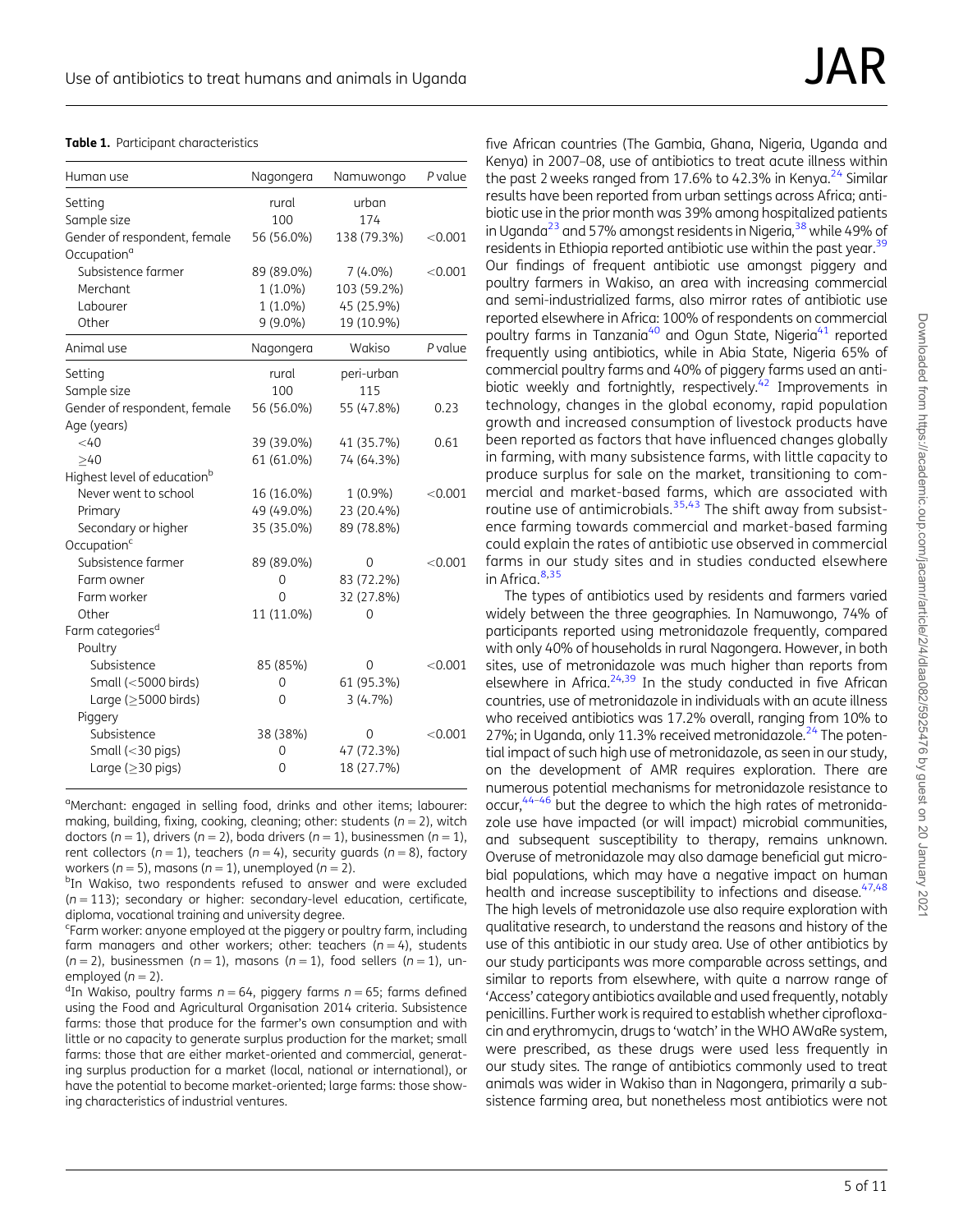| Nagongera ( $n = 100$ ) | Namuwongo ( $n = 174$ ) | PR (95% CI)         | P value |
|-------------------------|-------------------------|---------------------|---------|
|                         |                         |                     |         |
| 95 (95.0%)              | 170 (97.7%)             | $0.97(0.92 - 1.02)$ | 0.29    |
| $5(5.0\%)$              | $4(2.3\%)$              |                     |         |
|                         |                         |                     |         |
| 71 (74.7%)              | 117 (68.8%)             | $1.09(0.93 - 1.27)$ | 0.33    |
| 24 (25.3%)              | 53 (31.2%)              | $0.81(0.54 - 1.22)$ | 0.33    |
|                         |                         |                     |         |
| 80 (84.2%)              | 39 (22.9%)              | $3.67(2.75 - 4.90)$ | < 0.001 |
| $1(1.1\%)$              | 8 (4.7%)                | $0.22(0.03 - 1.76)$ | 0.16    |
| 83 (87.4%)              | 129 (75.9%)             | $1.15(1.03 - 1.29)$ | 0.03    |
|                         |                         |                     |         |

<span id="page-5-0"></span>Table 2. Antibiotic use and the source of medicines for treatment of humans

<sup>a</sup>Antibiotic use was defined as taking any antibiotic for any indication at whatever dosage as reported by participants.

<sup>b</sup>In Nagongera, participants reported how often any antibiotic was used to treat any member of the household for any indication and in any dosage; in Namuwongo, participants reported the last time any antibiotic was used for any indication and in any dosage, with or without a prescription. c Other: private clinics, pharmacies and drug shops.



#### **Antibiotics used frequently for human treatment, as reported by participants**

Figure 3. Antibiotics used frequently for human treatment, as reported by participants. Antibiotics were identified by participants using the drug bag method and are presented as the percentage of participants who reported using the antibiotic frequently to treat members of their household. In total, 18 antibiotics in Namuwongo and 13 in Nagongera were identified.

'critically important', except for dihydrostreptomycin sulphate, erythromycin sulphate and tylosin tartrate. Notably, a few participants in Wakiso reported using colistin frequently. The most commonly used antibiotic in both sites was oxytetracycline hydrochloride, consistent with findings reported from studies conducted between 1998 and 2018 on commercial farms from Tanzania, 40 Ghana<sup>49</sup> and Nigeria<sup>50</sup> and a wider review of veterinary use of antimicrobials in LMICs. $51$ 

Antibiotics were mainly acquired through the private sector for both human and animal use in all three study areas. This is consistent with results of prior studies of antibiotic access for humans in Uganda, $52$  Ethiopia<sup>[39](#page-9-0)</sup> and Tanzania, $53$  for commercial poultry production in Nigeria<sup>[41](#page-9-0)</sup> and Ghana,  $49$  and studies of antibiotic access for animals in Rwanda. $54$  Understanding the forces that draw people to the private sector is important, including how the pharmaceutical industry operates and is regulated. The favourable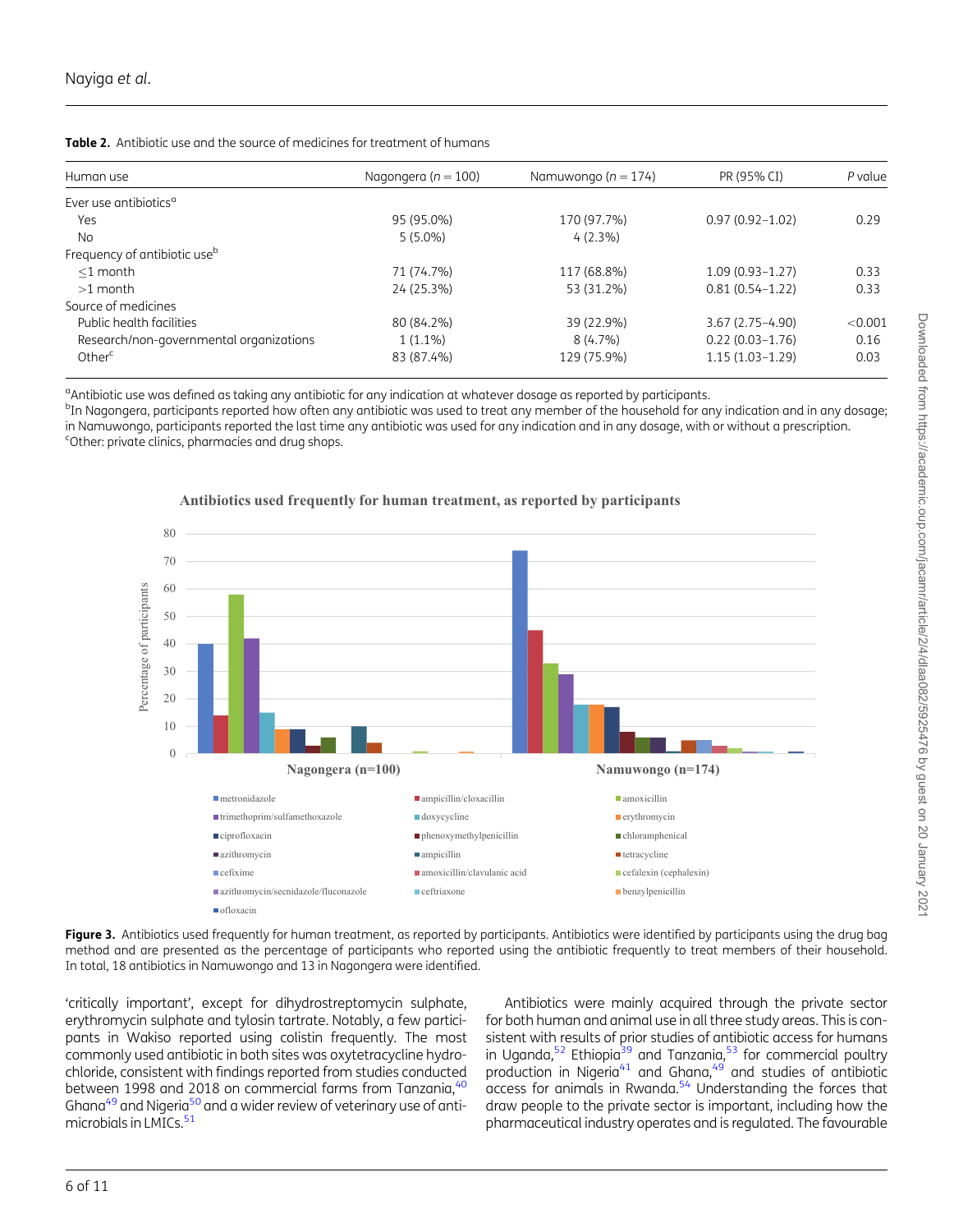| Antibiotic classes for<br>human use | Antibiotic                        | WHO classification<br>(AWaRe) <sup>a</sup> | Nagongera  | Namuwongo   | PR (95% CI)         | P value |
|-------------------------------------|-----------------------------------|--------------------------------------------|------------|-------------|---------------------|---------|
| Penicillin                          | amoxicillin                       | Access                                     | 58 (58.0%) | 58 (33.3%)  | $1.74(1.33 - 2.28)$ | < 0.001 |
|                                     | ampicillin                        | Access                                     | 10 (10.0%) | $1(0.6\%)$  | 17.4 (2.26-133.93)  | < 0.001 |
|                                     | phenoxymethylpenicillin           | Access                                     | $3(3.0\%)$ | 14 (8.1%)   | $0.37(0.11 - 1.27)$ | 0.12    |
|                                     | ampicillin/cloxacillin            | Access                                     | 14 (14.0%) | 79 (45.4%)  | $0.31(0.18 - 0.51)$ | < 0.001 |
| Cephalosporin                       | cefalexin                         | Access                                     | $1(1.0\%)$ | $4(2.3\%)$  | $0.44(0.05-3.84)$   | 0.66    |
| Metronidazole                       | metronidazole                     | Access                                     | 40 (40.0%) | 128 (73.6%) | $0.54(0.42 - 0.70)$ | < 0.001 |
| Sulphonamide                        | trimethoprim/<br>sulfamethoxazole | Access                                     | 42 (42.0%) | 50 (28.7%)  | $1.46(1.05-2.03)$   | 0.03    |
| Fluoroquinolone                     | ciprofloxacin                     | Watch                                      | $9(9.0\%)$ | 29 (16.7%)  | $0.54(0.27-1.09)$   | 0.10    |
| Chloramphenicol                     | chloramphenicol                   | Access                                     | $6(6.0\%)$ | 11 (6.3%)   | $0.95(0.36 - 2.49)$ | 1.00    |
| Macrolide                           | erythromycin                      | Watch                                      | $9(9.0\%)$ | 32 (18.4%)  | $0.49(0.24 - 0.98)$ | 0.04    |
| Tetracycline                        | tetracycline                      | Access                                     | $4(4.0\%)$ | $9(5.2\%)$  | $0.77(0.24 - 2.45)$ | 0.77    |
|                                     | doxycycline                       | Access                                     | 15 (15.0%) | 31 (17.8%)  | $0.84(0.48-1.48)$   | 0.62    |

<span id="page-6-0"></span>Table 3. Antibiotics used frequently for human treatment, as reported by participants

a The WHO's AWaRe classification aims at informing effective antimicrobial stewardship and ensuring access to necessary antibiotics and appropriate prescribing; categories include 'Access', 'Watch' and 'Reserve'. Access: first- and second-choice antibiotics for common infections that should be widely available, affordable and quality assured; Watch: first- and second-choice antibiotics recommended for specific and limited number of indications because they have a higher potential for development of resistance.

Table 4. Antibiotic use and the source of medicines for treatment of animals

| Animal use                               | Nagongera ( $n = 100$ ) | Wakiso ( $n = 115$ ) | PR (95% CI)         | P value |  |
|------------------------------------------|-------------------------|----------------------|---------------------|---------|--|
| Ever use antibiotics <sup>a</sup>        |                         |                      |                     |         |  |
| Yes                                      | 33 (33.0%)              | 99 (86.1%)           | $0.33(0.25-0.44)$   | < 0.001 |  |
| <b>No</b>                                | 67 (67.0%)              | $1(0.9\%)$           |                     |         |  |
| Frequency of antibiotic use <sup>b</sup> |                         |                      |                     |         |  |
| $<$ 1 month                              | 15 (45.5%)              | 82 (82.8%)           | $0.55(0.37-0.81)$   | < 0.001 |  |
| $>1$ month                               | 18 (54.5%)              | 17 (17.2%)           | $3.18(1.86 - 5.41)$ | < 0.001 |  |
| Source of medicines                      |                         |                      |                     |         |  |
| Veterinary pharmacy/drug shop            | 30 (90.9%)              | 77 (77.8%)           | $1.17(1.01-1.36)$   | 0.13    |  |
| Veterinary officer                       |                         | 23 (23.2%)           | 0                   | 0.001   |  |
| Market                                   | $3(9.1\%)$              | 0                    |                     | 0.01    |  |

<sup>a</sup>Antibiotic use was defined by participants as using any antibiotic for treatment of animals for any indication at any dose; in Wakiso, 15 respondents didn't know if antibiotics had been used to treat their animals ( $n = 115$ ).

<sup>b</sup>In Nagongera, participants reported how often any antibiotic was used to treat animals kept by the household for any indication and in any dosage; in Wakiso, participants reported the last time any antibiotic was used on the farm for any indication and in any dosage.

tax environment in Uganda, where no taxes are levied on imported pharmaceuticals for either humans or animals,[55](#page-9-0) and a growing pharmaceutical market valued at US\$276 million in 2010<sup>[56](#page-9-0)</sup> and  $\frac{1}{2}414$  million in 2017,<sup>57</sup> enable the pharmaceutical industry to flourish while being dominated by imported pharmaceuticals. With the deterioration of the public health system for both humans and animals over many years,  $58,59$  it has been estimated that 60%–70% of human healthcare services and all veterinary clinical services in Uganda are provided by the private sector. $58-60$ These factors enable the existence of a dominant private sector in Uganda today.

Our study had several important limitations. First, our findings are based on self-reported use of antibiotics, which may not reflect the full picture of antibiotic use for human and animal health. However, we do expect our findings to be a more accurate representation of self-reporting due to the use of physical samples with the drug bag method in both homes and farms in order to avoid linguistic and classification errors in antibiotic knowledge. $30$ Second, we relied on convenience sampling to recruit participants into the surveys. Thus, the findings from these surveys are not generalizable to the wider Ugandan population, but they do provide insights into antibiotic-use experiences from three different contexts, underscoring the uniqueness of each setting. Third, we relied on a self-determined classification of 'frequently used' for antibiotics, which could vary between individuals. This was in recognition of inaccuracies in reporting health events for time periods over about 2 weeks<sup>61</sup> and reflected our interest in whether these medicines were often used, rather than just in a recent time period.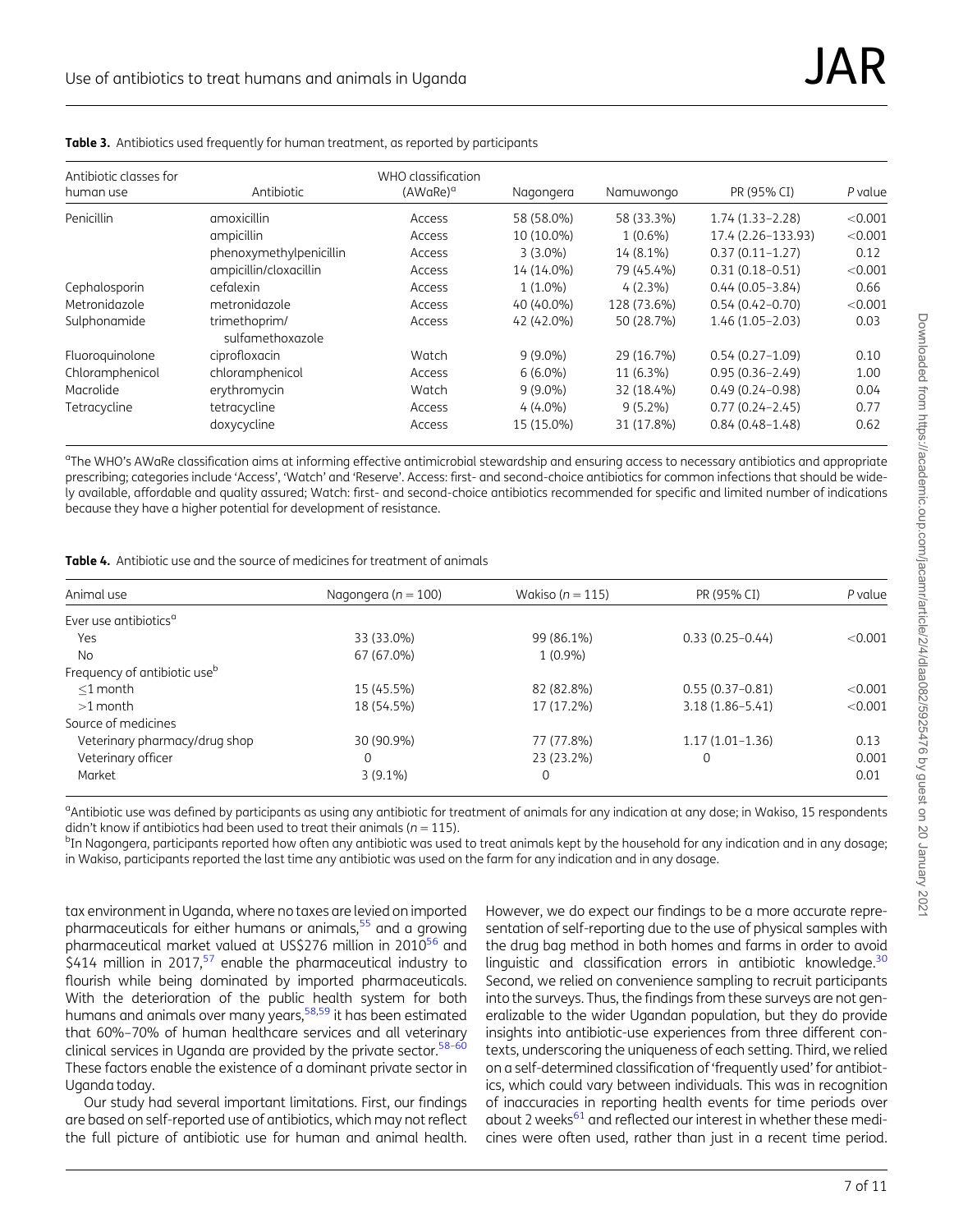<span id="page-7-0"></span>

#### **Antibiotics used frequently for animal treatment, as reported by participants**

Figure 4. Antibiotics used frequently for animal treatment, as reported by participants. Antibiotics were identified by participants using the drug bag method and are presented as the percentage of participants who reported using the antibiotic frequently to treat animals of their household. In total, 20 antibiotics in Wakiso and 7 in Nagongera were identified.

| Antibiotic classes<br>for animal use | Antibiotic                       | WHO classification<br>$(CIA)^d$ | Nagongera  | Wakiso     | PR (95% CI)          | P value |
|--------------------------------------|----------------------------------|---------------------------------|------------|------------|----------------------|---------|
| Penicillin/aminoglycoside            | procaine penicillin/             | highly important                | $3(3.0\%)$ | 24 (20.9%) | $0.14(0.04 - 0.46)$  | < 0.001 |
|                                      | dihydrostreptomycin<br>sulphate  | critically important            | $3(3.0\%)$ | 24 (20.9%) | $0.14(0.04 - 0.46)$  | < 0.001 |
| Sulphonamide                         | trimethoprim/sulfadiazine        | highly important                | $1(1.0\%)$ | 39 (33.9%) | $0.03(0.004 - 0.21)$ | < 0.001 |
| Macrolide                            | erythromycin sulphate            | critically important            | $2(2.0\%)$ | $9(7.8\%)$ | $0.26(0.06-1.16)$    | 0.07    |
|                                      | tylosin tartrate                 | critically important            | $\Omega$   | 23 (20.0%) |                      | < 0.001 |
| Tetracycline                         | oxytetracycline<br>hydrochloride | highly important                | 31 (31.0%) | 88 (76.5%) | $0.41(0.30-0.55)$    | < 0.001 |

<sup>a</sup>The WHO's CIA classification aims at ensuring that antimicrobials, particularly those classified as critically important, are used with caution both in human and veterinary medicine; categories include (1) critically important, (2) highly important, and (3) important, based on their indications for treatment of humans.

Finally, very few large-scale farms were included, which may create a gap for further research to fully understand antibiotic-use experiences in such spaces.

The implications of these findings for policy lie in the need to recognize the increasing reliance on many of these medicines and the important role of the private sector in providing access to antibiotics.

Interventions aimed at changing the knowledge and behaviour of healthcare professionals and the general public through education on the importance of using antimicrobials appropriately, and the dangers that may arise from the misuse of antimicrobials, have had limited impact in some areas.<sup>20</sup> Lessons can be learned from the challenges faced in attempting to reduce antibiotic use through knowledge and awareness programmes alone. $62,63$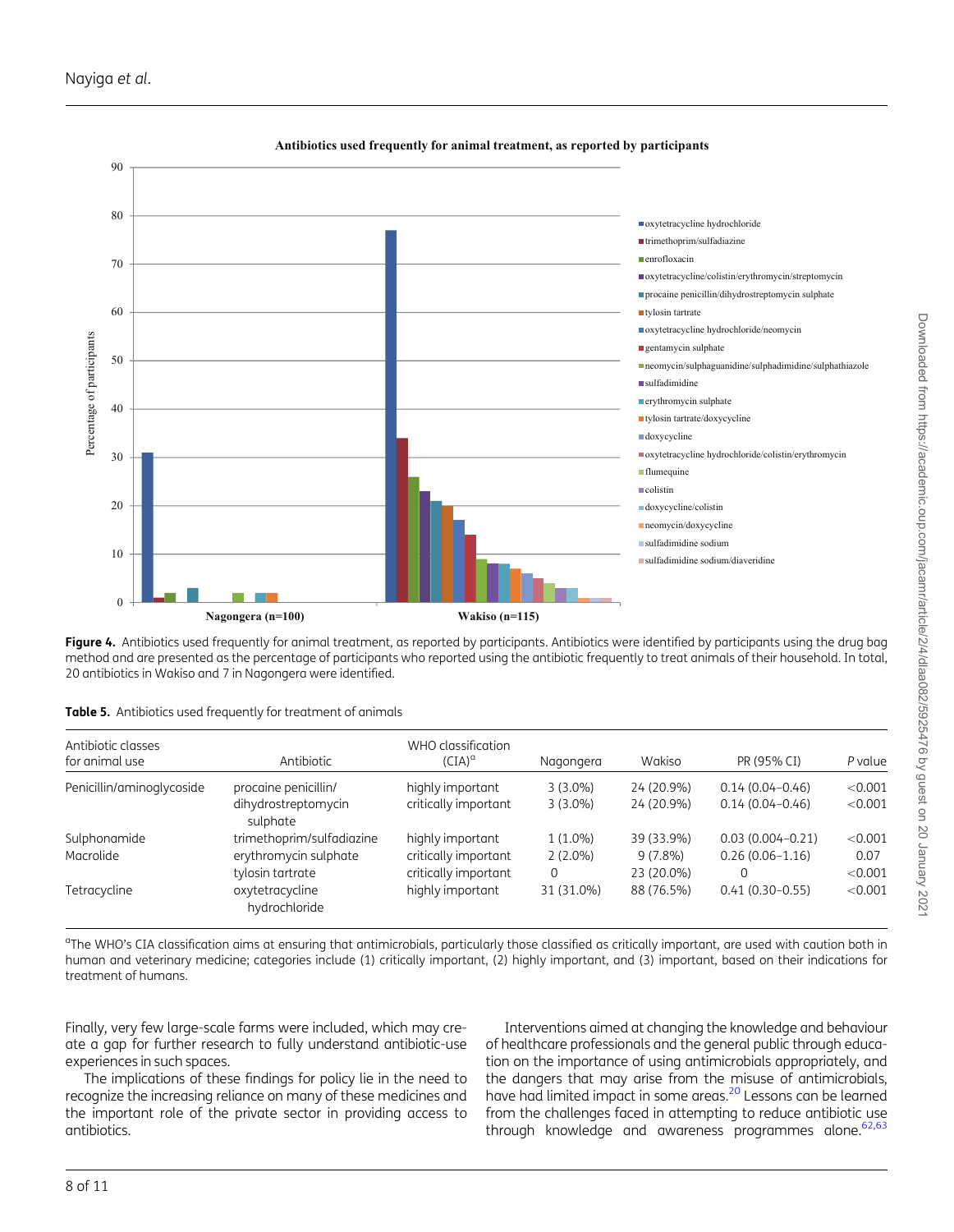<span id="page-8-0"></span>Rather, an in-depth understanding of the relationships between people, animals and medicines could provide alternative paths to intervention. Further research is required to understand why we found such heterogeneity between local geographies in the frequency and types of antibiotics used, and why particular antibiotics were so commonly used. Such research should trace the histories and current everyday realities of particular antibiotics across different settings to help clarify why and how antibiotics are used in different settings. It is also essential to harmonize these results with medical microbiological data to understand the impacts that short- and longer-term trends of antibiotic use may have on microbial populations and drug-resistant infections. Finally, our findings demonstrate the ongoing importance of addressing the roles of antimicrobial markets beyond the formal health sector when developing programmes to optimize antibiotic use.

## Acknowledgements

We wish to thank the Anti-Microbials in Society project (AMIS) Uganda field team for their contribution in the collection of the data presented in this paper. We are grateful to the district health teams, district veterinary and production office teams, healthcare providers, extension animal health workers, town council officials, local council leaders and village health team members in the three study districts who provided support and guidance during the data collection process.

## Funding

This work was supported by the Global Challenges Research Fund, awarded by the Economic and Social Research Council (ESRC) on behalf of the Research Councils UK (RCUK) [ES/P008100/1], and the Fogarty International Center of the National Institutes of Health (NIH) under Award Number D43TW010526.

## Transparency declarations

None to declare.

#### Author contributions

S.N., C.N. and M.K. led the data collection in Nagongera, Namuwongo and Wakiso, respectively, with oversight from C.I.R.C., S.G.S. and L.D.W. Statistical analysis and drafting of the manuscript was done by S. N., with support from S.G.S. and C.I.R.C. All authors reviewed the drafts and approved the final manuscript.

## Disclaimer

The content of this article is solely the responsibility of the authors and does not necessarily represent the official views of the ESRC or NIH.

## References

1 WHO. Antimicrobial Resistance (WHO Fact Sheet). 2018. [http://www.who.](http://www.who.int/en/news-room/fact-sheets/detail/antimicrobial-resistance) [int/en/news-room/fact-sheets/detail/antimicrobial-resistance.](http://www.who.int/en/news-room/fact-sheets/detail/antimicrobial-resistance)

2 WHO, Food and Agriculture Organization, World Organization for Animal Health. WHO, FAO, and OIE Unite in the Fight against Antimicrobial Resistance. 2015. [https://www.who.int/foodsafety/areas\\_work/antimicro](https://www.who.int/foodsafety/areas_work/antimicrobial-resistance/amr_tripartite_flyer.pdf?ua=1) [bial-resistance/amr\\_tripartite\\_flyer.pdf?ua](https://www.who.int/foodsafety/areas_work/antimicrobial-resistance/amr_tripartite_flyer.pdf?ua=1)=[1](https://www.who.int/foodsafety/areas_work/antimicrobial-resistance/amr_tripartite_flyer.pdf?ua=1).

3 WHO. WHO Report on Surveillance of Antibiotic Consumption: 2016-2018 Early Implementation. 2018. [https://www.who.int/medicines/areas/rational\\_](https://www.who.int/medicines/areas/rational_use/who-amr-amc-report-20181109.pdf?ua=1) [use/who-amr-amc-report-20181109.pdf?ua](https://www.who.int/medicines/areas/rational_use/who-amr-amc-report-20181109.pdf?ua=1)=[1.](https://www.who.int/medicines/areas/rational_use/who-amr-amc-report-20181109.pdf?ua=1)

[4](#page-0-0) WHO. Global Action Plan on Antimicrobial Resistance. 2015. [https://www.](https://www.who.int/antimicrobial-resistance/publications/global-action-plan/en/) [who.int/antimicrobial-resistance/publications/global-action-plan/en/.](https://www.who.int/antimicrobial-resistance/publications/global-action-plan/en/)

5 World Organization for Animal Health. OIE Standards, Guidelines and Resolution on Antimicrobial Resistance and the Use of Antimicrobial Agents. 2015. [https://web.oie.int/delegateweb/eng/ebook/AF-book-AMR-ANG\\_FULL.](https://web.oie.int/delegateweb/eng/ebook/AF-book-AMR-ANG_FULL.pdf?WAHISPHPSESSID=03152ead00d06990fa9066b7b71fcabc) [pdf?WAHISPHPSESSID](https://web.oie.int/delegateweb/eng/ebook/AF-book-AMR-ANG_FULL.pdf?WAHISPHPSESSID=03152ead00d06990fa9066b7b71fcabc)=[03152ead00d06990fa9066b7b71fcabc.](https://web.oie.int/delegateweb/eng/ebook/AF-book-AMR-ANG_FULL.pdf?WAHISPHPSESSID=03152ead00d06990fa9066b7b71fcabc)

6 Food and Agriculture Organization of the United Nations. Drivers, Dynamics and Epidemiology of Antimicrobial Resistance in Animal Production. 2016. [http://www.fao.org/feed-safety/resources/resources](http://www.fao.org/feed-safety/resources/resources-details/en/c/452608/)[details/en/c/452608/.](http://www.fao.org/feed-safety/resources/resources-details/en/c/452608/)

[7](#page-0-0) Klein EY, Van Boeckel TP, Martinez EM et al. Global increase and geographic convergence in antibiotic consumption between 2000 and 2015. Proc Natl Acad Sci USA 2018; 115: E3463–70.

[8](#page-0-0) Van Boeckel T, Glennon E, Chen D et al. Reducing antimicrobial use in food animals. Science 2017; 357: 1350–2.

[9](#page-0-0) Queenan K, Chandler C, Goodman C. Meeting report: Metrics and methods for assessing antibiotic use at the granular level in humans and livestock in LMICs. Working Paper. London School of Hygiene & Tropical Medicine, London, UK. 2017. [https://researchonline.lshtm.ac.](https://researchonline.lshtm.ac.uk/id/eprint/4650709) [uk/id/eprint/4650709.](https://researchonline.lshtm.ac.uk/id/eprint/4650709)

[10](#page-0-0) Van Boeckel TP, Gandra S, Ashok A et al. Global antibiotic consumption 2000 to 2010: an analysis of national pharmaceutical sales data. Lancet Infect Dis 2014; 14: 742–50.

[11](#page-0-0) Hamers RL, Rogier van Doorn H. Antibiotic consumption in low-income and middle-income countries. Lancet Glob Health 2018; 6: e732.

12 Schuts EC, Hulscher MEJL, Mouton JW et al. Current evidence on hospital antimicrobial stewardship objectives: a systematic review and meta-analysis. Lancet Infect Dis 2016; 16: 847–56.

13 Davey P, Marwick CA, Scott CL et al. Interventions to improve antibiotic prescribing practices for hospital inpatients. Cochrane Database Syst Rev 2017; issue 2: CD003543.

14 Honda H, Ohmagari N, Tokuda Y, Mattar C, Warren DK. Antimicrobial stewardship in inpatient settings in the Asia Pacific region: a systematic review and meta-analysis. Clin Infect Dis 2017; 64: S119–26.

15 Van Dijck C, Vlieghe E, Cox JA. Antibiotic stewardship interventions in hospitals in low- and middle-income countries: a systematic review. Bull World Health Organ 2018; 96: 266–80.

[16](#page-0-0) Wise R, Hart T, Cars O et al. Antimicrobial resistance. BMJ 1998; 317: 609–10.

[17](#page-0-0) Center for Disease Dynamics Economics and Policy. The State of the World's Antibiotics, 2015. 2015. [https://cddep.org/publications/state\\_worlds\\_](https://cddep.org/publications/state_worlds_antibiotics_2015/) [antibiotics\\_2015/.](https://cddep.org/publications/state_worlds_antibiotics_2015/)

18 Holloway KA, Rosella L, Henry D. The impact of WHO essential medicines policies on inappropriate use of antibiotics. PLoS One 2016; 11: e0152020.

19 Price L, Gozdzielewska L, Young M et al. Effectiveness of interventions to improve the public's antimicrobial resistance awareness and behaviours associated with prudent use of antimicrobials: a systematic review. J Antimicrob Chemother 2018; 73: 1464–78.

[20](#page-7-0) Haynes C, McLeod C. A Review of Reviews of Educational Interventions Designed to Change the Public's Knowledge and Behaviour in Relation to Antimicrobial Use and Antimicrobial Resistance That Target Healthcare Professionals and Patients. 2015. [https://www.nice.org.uk/guidance/ng63/](https://www.nice.org.uk/guidance/ng63/documents/antimicrobial-stewardship-changing-riskrelated-behaviours-in-the-general-population-review-3-protocol2) [documents/antimicrobial-stewardship-changing-riskrelated-behaviours-in](https://www.nice.org.uk/guidance/ng63/documents/antimicrobial-stewardship-changing-riskrelated-behaviours-in-the-general-population-review-3-protocol2)[the-general-population-review-3-protocol2](https://www.nice.org.uk/guidance/ng63/documents/antimicrobial-stewardship-changing-riskrelated-behaviours-in-the-general-population-review-3-protocol2).

[21](#page-1-0) Kibuule D, Kagoya HR, Godman B. Antibiotic use in acute respiratory infections in under-fives in Uganda: findings and implications. Expert Rev Anti Infect Ther 2016; 14: 863–72.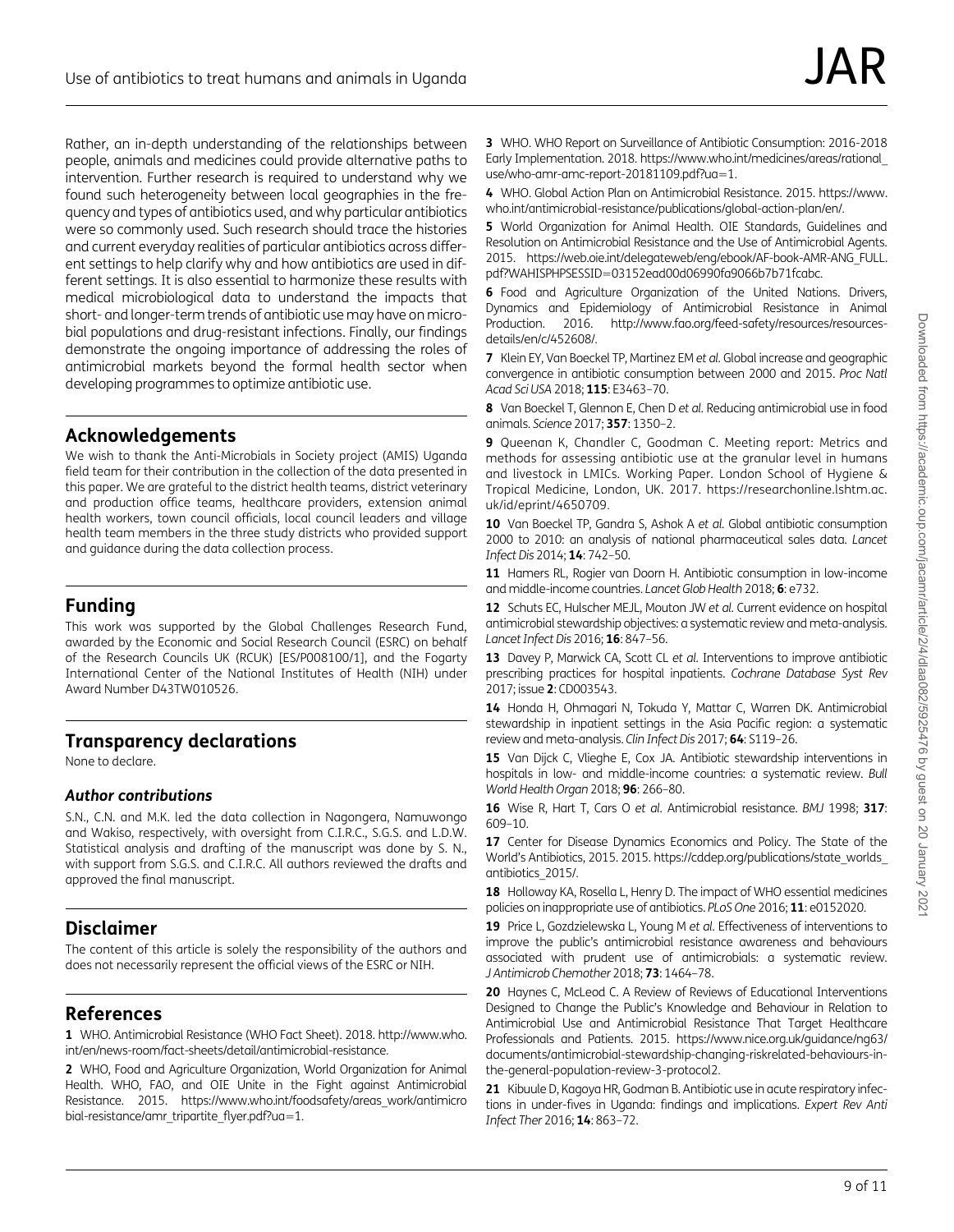<span id="page-9-0"></span>[22](#page-1-0) Alele PM. Musoke P. Nabukeera N. Self-medication practices by caretakers for children underfive years in a rural district of Eastern Uganda. Int Inv J Med Med Sci. 2015; 2: 165–71.

[23](#page-1-0) Kiguba R, Karamagi C, Bird SM. Extensive antibiotic prescription rate among hospitalized patients in Uganda: but with frequent missed-dose days. J Antimicrob Chemother 2016; 71: 1697–706.

[24](#page-1-0) Vialle-Valentin CE, LeCates RF, Zhang F et al. Predictors of antibiotic use in African communities: evidence from medicines household surveys in five countries. Trop Med Int Health 2012; 17: 211–22.

[25](#page-1-0) Bashahun D, Odoch T. Assessment of antibiotic usage in intensive poultry farms in Wakiso District, Uganda. Livest Res Rural Dev 2015; 27: 247.

[26](#page-1-0) Mukasa D, Mugasa C, Nakavuma J. Antibiotic misuse by farmers in Ngoma subcounty Nakaseke district, Uganda. Afri J Anim Biomed Sci 2012; 7: 108–16.

[27](#page-1-0) Uganda Office of the Prime Minister. Tororo District: Hazard, Risk and Vulnerability Profile. 2016. [https://www.necoc-opm.go.ug/HzEastern2/Tororo](https://www.necoc-opm.go.ug/HzEastern2/Tororo&hx0025;20District&hx0025;20HRV&hx0025;20Profile.pdf) [%20District%20HRV%20Profile.pdf.](https://www.necoc-opm.go.ug/HzEastern2/Tororo&hx0025;20District&hx0025;20HRV&hx0025;20Profile.pdf)

[28](#page-1-0) London School of Economics and Political Science Blog. Namuwongo: Key to Kampala's Present and Future Development. 2015. [https://blogs.lse.](https://blogs.lse.ac.uk/africaatlse/2015/05/28/namuwongo-key-to-kampalas-present-and-future-development/) [ac.uk/africaatlse/2015/05/28/namuwongo-key-to-kampalas-present-and-fu](https://blogs.lse.ac.uk/africaatlse/2015/05/28/namuwongo-key-to-kampalas-present-and-future-development/) [ture-development/](https://blogs.lse.ac.uk/africaatlse/2015/05/28/namuwongo-key-to-kampalas-present-and-future-development/).

[29](#page-2-0) Sabiiti EN, Katongole CB. Role of peri-urban areas in the food system of Kampala, Uganda. In: Maheshwari B, Singh V, Thoradeniya B, eds. Balanced Urban Development: Options and Strategies for Liveable Cities. Springer, 2016; 387–92.

[30](#page-2-0) Dixon J, MacPherson E, Manyau S et al. The 'Drug Bag' method: lessons from anthropological studies of antibiotic use in Africa and South-East Asia. Glob Health Action 2019; 12: 1639388

[31](#page-2-0) WHO. World Health Organization Model List of Essential Medicines, 20th List. 2017.<https://apps.who.int/iris/handle/10665/273826>.

[32](#page-2-0) WHO. WHO Critically Important Antimicrobials for Human Medicine, 6th Revision. 2018. [https://www.who.int/foodsafety/publications/antimicrobials](https://www.who.int/foodsafety/publications/antimicrobials-sixth/en/)[sixth/en/](https://www.who.int/foodsafety/publications/antimicrobials-sixth/en/).

[33](#page-3-0) Huttner B, Saam M, Moja L et al. How to improve antibiotic awareness campaigns: findings of a WHO global survey. BMJ Glob Health 2019; 4: e001239.

[34](#page-3-0) Glover RE, Dangoor M, Mays N. Antibiotic resistance: don't blame patients. BMJ 2019; 364: l1218.

[35](#page-3-0) Van Boeckel TP, Brower C, Gilbert M et al. Global trends in antimicrobial use in food animals. Proc Natl Acad Sci USA 2015; 112: 5649–54.

[36](#page-3-0) Abdulraheem IS, Adegboye A, Fatiregun AA. Self-medication with antibiotics: empirical evidence from a Nigerian rural population. Br J Pharm Res 2016; 11: 1–13.

[37](#page-3-0) Omulo S, Thumbi SM, Lockwood S et al. Evidence of superficial knowledge regarding antibiotics and their use: results of two cross sectional surveys in an urban informal settlement in Kenya. PLoS One 2017; 12: e0185827.

[38](#page-4-0) Auta A, Banwat SB, David S et al. Antibiotic use in some Nigerian communities: knowledge and attitudes of consumers. Trop J Pharm Res 2013; 12: 1087–92.

[39](#page-4-0) Erku DA, Mekuria AB, Belachew SA. Inappropriate use of antibiotics among communities of Gondar town, Ethiopia: a threat to the development of antimicrobial resistance. Antimicrob Resist Infect Control 2017;  $6:112$ 

[40](#page-4-0) Mubito EP, Shahada F, Kimanya ME et al. Antimicrobial use in the poultry industry in Dar-es-Salaam, Tanzania and public health implications. Am J Res Commun 2014; 2: 51–63.

[41](#page-4-0) Oluwasile BB, Agbaje M, Ojo OE et al. Antibiotic usage pattern in selected poultry farms in Ogun state. Sokoto J Vet Sci 2014; 12: 45–50.

[42](#page-4-0) Amaechi N. A survey on antibiotic usage in pigs and poultry birds in Abia State, Nigeria. Global J Biol Agric Health Sci 2014; 3: 38–43.

[43](#page-4-0) Food and Agricultural Organization. The State of Food and Agriculture. 2009. [http://www.fao.org/3/a-i0680e.pdf.](http://www.fao.org/3/a-i0680e.pdf)

44 Alauzet C, Lozniewski A, Marchandin H. Metronidazole resistance and nim genes in anaerobes: a review. Anaerobe 2019; 55: 40–53.

45 Alauzet C, Aujoulat F, Lozniewski A et al. A sequence database analysis of 5-nitroimidazole reductase and related proteins to expand knowledge on enzymes responsible for metronidazole inactivation. Anaerobe 2019; 55: 29–34.

46 Schaumann R, Petzold S, Fille M et al. Inducible metronidazole resistance in nim-positive and nim-negative Bacteroides fragilis group strains after several passages metronidazole containing Columbia agar plates. Infection 2005; 33: 368–72.

[47](#page-4-0) Blaser M. Stop the killing of beneficial bacteria. Nature 2011; 476: 393–4.

[48](#page-4-0) Cotter PD. The impact of antibiotics on the gut microbiota as revealed by high throughput DNA sequencing. Discov Med 2012; 13: 193-9.

[49](#page-5-0) Boamah VE, Agyare C, Odoi H et al. Practices and factors influencing the use of antibiotics in selected poultry farms in Ghana. J Antimicro 2016; 2: 120. doi: 10.4172/2472-1212.1000120.

[50](#page-5-0) Adesokan HK, Akanbi IO, Akanbi IM et al. Pattern of antimicrobial usage in livestock animals in south-western Nigeria: the need for alternative plans. Onderstepoort J Vet Res 2015; 82: 816.

[51](#page-5-0) Cuong NV, Padungtod P, Thwaites G et al. Antimicrobial usage in animal production: a review of the literature with a focus on low- and middleincome countries. Antibiotics 2018; 7: 75.

[52](#page-5-0) Ocan M, Bwanga F, Bbosa GS et al. Patterns and predictors of selfmedication in northern Uganda. PLoS One 2014; 9: e92323.

[53](#page-5-0) Mboya EA, Sanga LA, Ngocho JS. Irrational use of antibiotics in the Moshi Municipality Northern Tanzania: a cross sectional study. Pan Afr Med J 2018; 31: 15991.

[54](#page-5-0) Manishimwe R, Nishimwe K, Ojok L. Assessment of antibiotic use in farm animals in Rwanda. Trop Anim Health Prod 2017; 49: 1101–6.

[55](#page-6-0) Uganda Ministry of Health. Uganda Pharmaceutical Country Profile. 2011. [https://www.who.int/medicines/areas/coordination/Uganda\\_Pharm](https://www.who.int/medicines/areas/coordination/Uganda_PharmCountryProfilefulldoc.pdf?ua=1) [CountryProfilefulldoc.pdf?ua](https://www.who.int/medicines/areas/coordination/Uganda_PharmCountryProfilefulldoc.pdf?ua=1)=[1.](https://www.who.int/medicines/areas/coordination/Uganda_PharmCountryProfilefulldoc.pdf?ua=1)

[56](#page-6-0) United Nations Industrial Development Organization. Pharmaceutical Sector Profile: Uganda. Global UNIDO Project: Strengthening the Local Production of Essential Generic Drugs in the Least Developed and Developing Countries. 2010. [https://open.unido.org/api/documents/4699932/download/](https://open.unido.org/api/documents/4699932/download/Pharmaceutical&hx0025;20Sector&hx0025;20Profile&hx0025;20-&hx0025;20Uganda) [Pharmaceutical%20Sector%20Profile%20-%20Uganda](https://open.unido.org/api/documents/4699932/download/Pharmaceutical&hx0025;20Sector&hx0025;20Profile&hx0025;20-&hx0025;20Uganda).

[57](#page-6-0) Pharmaceuticals Export Promotion Council of India. Regulatory and Market Profile of Uganda. [https://pharmexcil.com/uploads/countryreports/](https://pharmexcil.com/uploads/countryreports/uganda.pdf) [uganda.pdf.](https://pharmexcil.com/uploads/countryreports/uganda.pdf)

[58](#page-6-0) Birungi H, Mugisha F, Nsabagasani X et al. The policy on public-private mix in the Ugandan health sector: catching up with reality. Health Policy Plan 2001; 16: 80–7.

[59](#page-6-0) Ilukor J, Birner R, Rwamigisa PB et al. Analysis of Veterinary Service Delivery in Uganda: an Application of the Process Net-Map Tool. 2012. [https://](https://www.researchgate.net/publication/272021503_Analysis_of_veterinary_service_delivery_in_Uganda_An_application_of_the_process_net-map_tool) [www.researchgate.net/publication/272021503\\_Analysis\\_of\\_veterinary\\_ser](https://www.researchgate.net/publication/272021503_Analysis_of_veterinary_service_delivery_in_Uganda_An_application_of_the_process_net-map_tool) [vice\\_delivery\\_in\\_Uganda\\_An\\_application\\_of\\_the\\_process\\_net-map\\_tool.](https://www.researchgate.net/publication/272021503_Analysis_of_veterinary_service_delivery_in_Uganda_An_application_of_the_process_net-map_tool)

60 Ssennyonjo A, Namakula J, Kasyaba R et al. Government resource contributions to the private-not-for-profit sector in Uganda: evolution, adaptations and implications for universal health coverage. Int J Equity Health 2018; 17: 130.